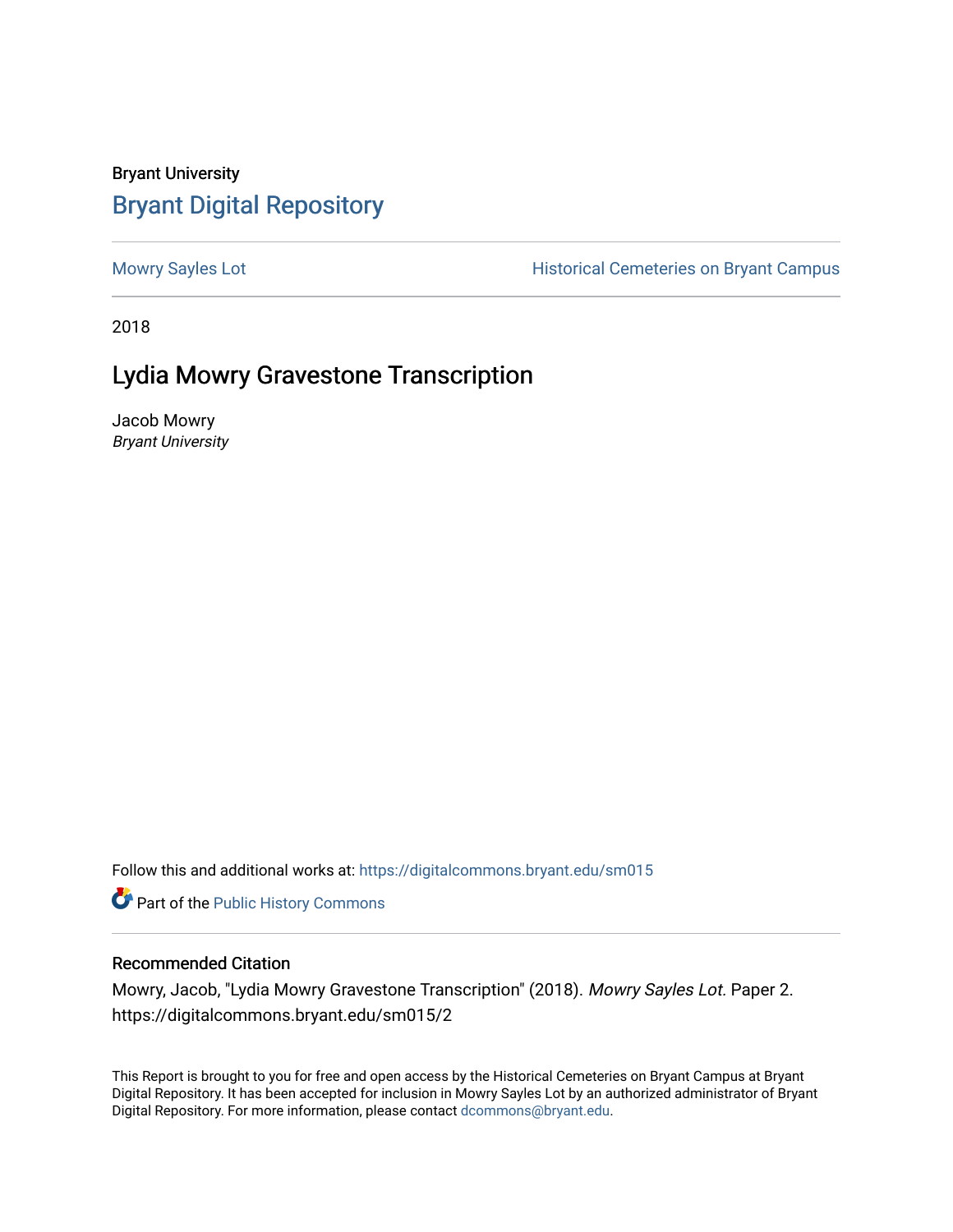Sayles Cemetery Gravestone Transcription

## Mrs. LYDIA

*Wife of*

Seth Mowry

Died Sept 9. 1815

Aged 44 Years.

4 Months.

Condition Report:

- Material Used: Slate
- Maker: Unknown/No markings

The lot itself is well groomed and maintained, the grass was short and the brush had been cut back. The stone itself was displaying wear from acid rain and abrasions. The color faded from the bottom to the top of the stone due to the acid rain damage deteriorating the top of the stone. The legibility of the writing gets progressively better the further down the stone it is located as a result. There is also a thin layer of lichen in localized patches on the top half of the stone. Two large scratches that show up as lighter colors of stone then their surrounding are located on the right side of the writing in the margin while the other runs through the words "Years" and "Months." The worst damage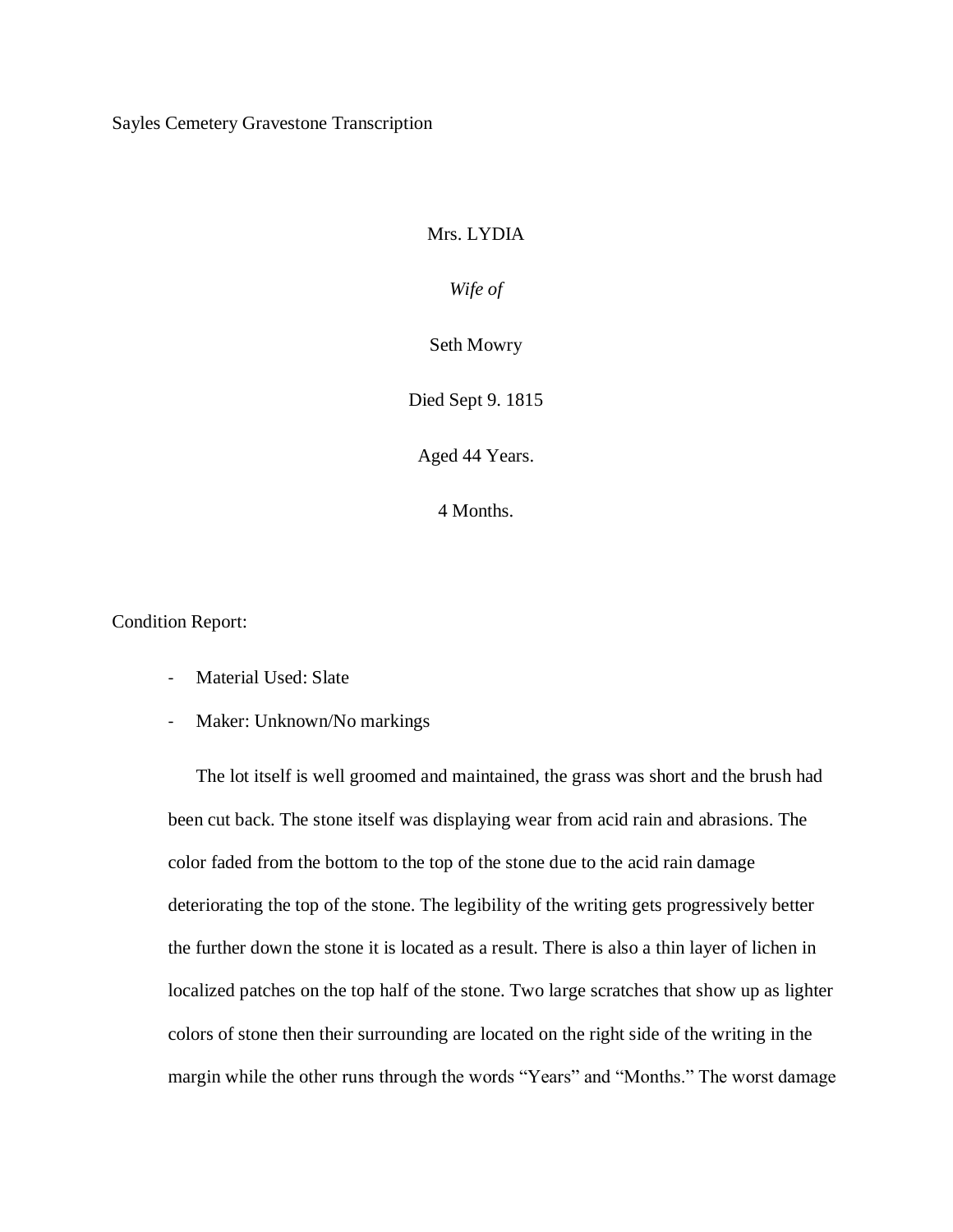to the grave stone is the chunk of stone absent from the top right corner of the stone. This damage is about 10 inches long from point to point and makes it impossible to discern the carving at the top center of the stone. Looking as though the carving was of a lantern, bowl or pot it is impossible to discern because some of the image is missing. The missing chunk also obscures the "A" in Lydia as it is missing. Although the lot is in great shape and the stone is legible in the parts where it exists there is normal wear and tear from nature and the passage of time, in addition there is damage to the top right corner of the stone that makes it hard to discern what exactly the carving at the top center is.